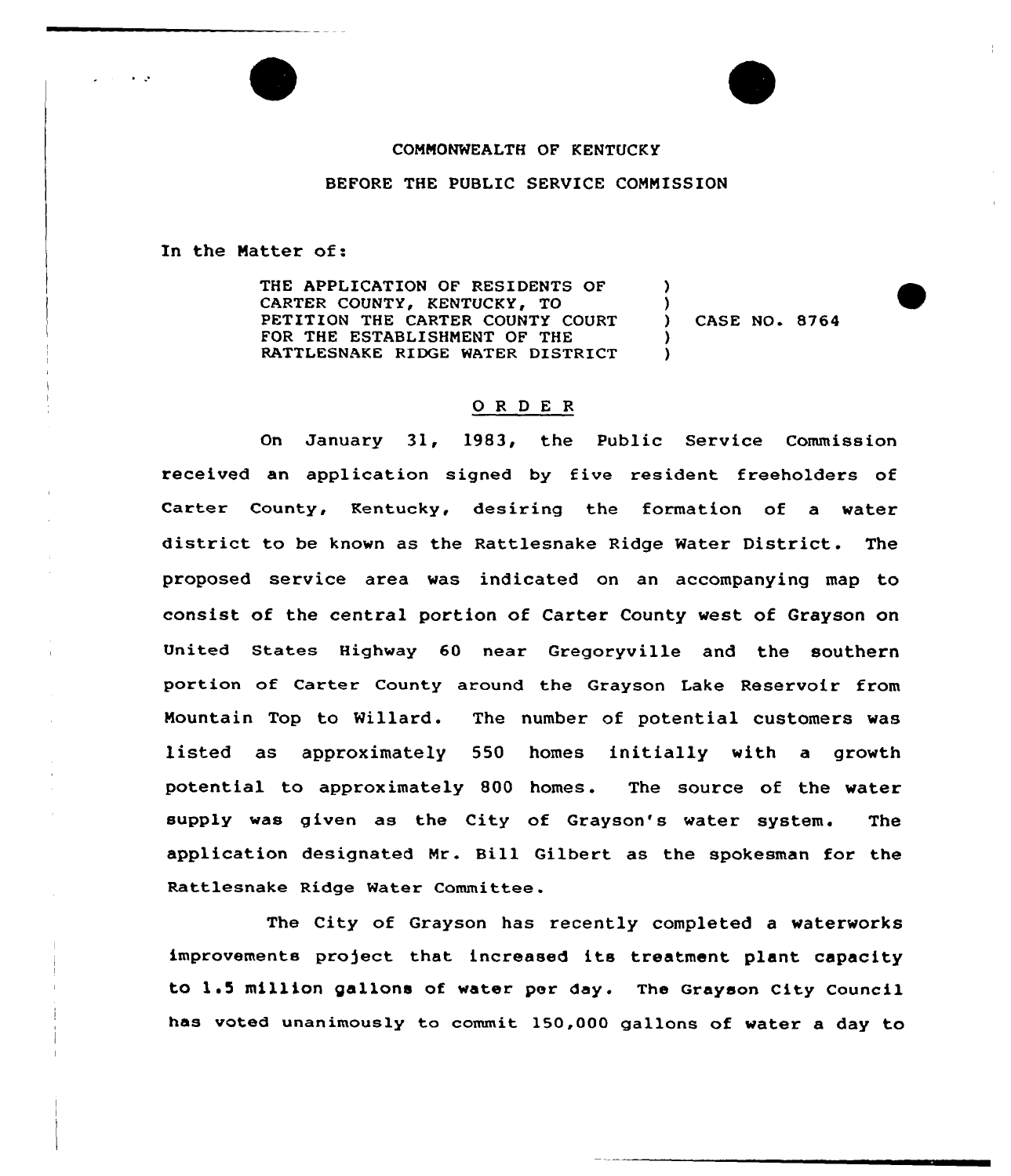the Carter County Court for the Rattlesnake Ridge Water District.

<sup>A</sup> hearing was held on Nay 11, 19B3, in the offices of the Public Service Commission, Frankfort, Kentucky.

The Commission, after consideration of the record and being advised, is of the opinion and finds that:

1. There is a definite need for a water distribution system in the Rattlesnake Ridge Area.

2. There is no other water system operating in the area at this time that is ready, willing and able to serve the Rattlesnake Ridge Area.

3. The City of Grayson should have an adequate supply of treated water available to serve the Rattlesnake Ridge Area.

4. No approval of construction can be granted herein. Such approval should be sought by the water district after it has been created by an order of the Carter County Court; has finalized plans, specifications and estimates for its proposed construction; and has secured the financing required for this construction.

IT IS THEREFORE ORDERED that the residents of the Rattlesnake Ridge Area of Carter County, Kentucky, be and they hereby are authorized to petition the Carter County Court for the establishment of the Rattlesnake Ridge Water District.

 $-2-$